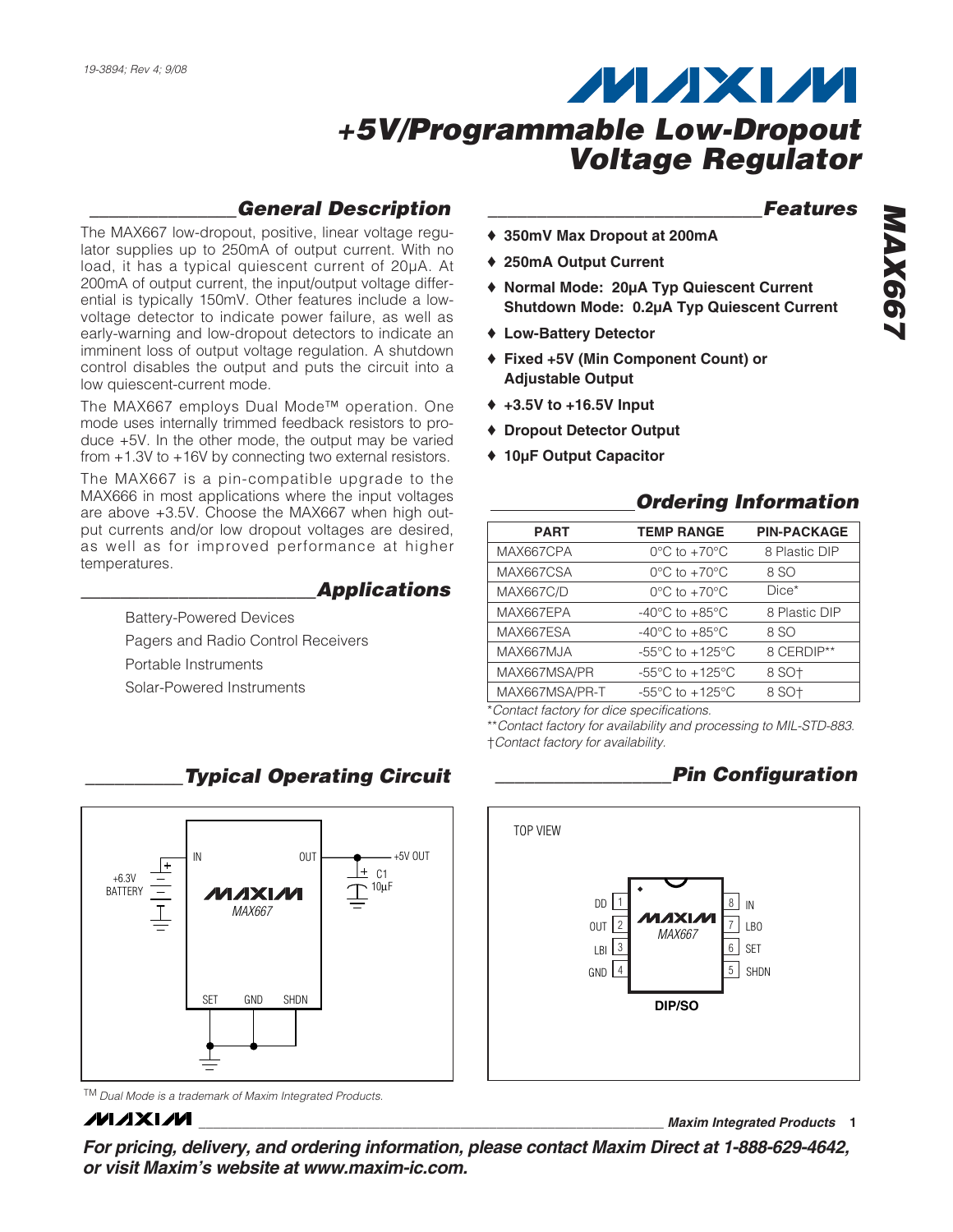### **ABSOLUTE MAXIMUM RATINGS**

| Input Voltages LBI, SET-0.3V to (V <sub>IN</sub> - 1.0V) |  |
|----------------------------------------------------------|--|
| <b>Continuous Power Dissipation</b>                      |  |
| Plastic DIP (derate 9.09mW/°C above +70°C) 727mW         |  |

| SO (derate 5.88mW/°C above +70°C)471mW     |  |
|--------------------------------------------|--|
| CERDIP (derate 8.00mW/°C above +70°C)640mW |  |
| <b>Operating Temperature Ranges</b>        |  |
|                                            |  |
|                                            |  |
|                                            |  |
|                                            |  |
| Lead Temperature (soldering, 10sec)+300°C  |  |

Stresses beyond those listed under "Absolute Maximum Ratings" may cause permanent damage to the device. These are stress ratings only, and functional<br>operation of the device at these or any other conditions beyond those in

### **ELECTRICAL CHARACTERISTICS**

 $(GND = OV, V_{IN} = +9V, V_{OUT} = +5V, C1 = 10\mu F$ , unless otherwise noted.)

| <b>PARAMETER</b>                              | <b>SYMBOL</b>         | <b>CONDITIONS</b>                                                                                                            |                      | <b>MIN</b> | $T_A = +25^{\circ}C$<br><b>TYP</b> | <b>MAX</b>   | MIN              | $T_A = T_{MIN}$ to $T_{MAX}$<br><b>TYP</b><br><b>MAX</b> | <b>UNITS</b> |
|-----------------------------------------------|-----------------------|------------------------------------------------------------------------------------------------------------------------------|----------------------|------------|------------------------------------|--------------|------------------|----------------------------------------------------------|--------------|
| Input Voltage                                 | $V_{IN}$              |                                                                                                                              |                      |            |                                    |              | 3.5              | 16.5                                                     | $\vee$       |
| Output Voltage                                | <b>VOUT</b>           | $V_{\text{SET}} = 0V$ , $V_{\text{IN}} = 6V$ , $I_{\text{OUT}} = 10 \text{mA}$ ,<br>$T_A = -40^{\circ}$ C to $+85^{\circ}$ C |                      |            | 5                                  |              | 4.8              | 5.2                                                      | $\vee$       |
|                                               |                       | $VSET = 0V$ , $VIN = 6V$ , $IOUT = 10mA$ ,<br>$T_A = -55^{\circ}C$ to $+125^{\circ}C$                                        |                      |            | 5                                  |              | 4.75             | 5.25                                                     |              |
| Maximum Output Current                        | $I_{OUT}$             | $V_{IN} = 6V$ , 4.5V < $V_{OUT} < 5.5V$                                                                                      |                      | 250        |                                    |              | 250              |                                                          | mA           |
|                                               |                       | $V_{SHDN} = 2V$                                                                                                              |                      |            | 0.2                                | $\mathbf{1}$ |                  | $\overline{c}$                                           |              |
| Quiescent Current                             |                       |                                                                                                                              | $I_{OUT} = 0\mu A$   |            | 20                                 | 25           |                  | 35                                                       | μA           |
|                                               | $I_{\mathsf{Q}}$      | $V_{\text{SHDN}} = \text{OV},$<br>$VSET = 0V$                                                                                | $I_{OUT} = 100\mu A$ |            | 20                                 | 30           |                  | 50                                                       |              |
|                                               |                       |                                                                                                                              | $I_{OUT} = 200mA$    |            | 5                                  | 15           |                  | 20                                                       | mA           |
| Dropout Voltage (Note1)                       |                       | $I_{\text{OUT}} = 100 \mu \overline{A}$                                                                                      |                      |            | 5                                  | 60           |                  | 75                                                       | mV           |
|                                               |                       | $I_{\text{OUT}} = 200 \text{mA}$                                                                                             |                      |            | 150                                | 250          |                  | 350                                                      |              |
| Load Regulation                               |                       | $I_{\text{OUT}} = 10 \text{mA}$ to 200 mA                                                                                    |                      |            | 50                                 | 100          |                  | 250                                                      | mV           |
| Line Regulation                               |                       | $V_{IN}$ = 6V to 10V, $I_{OUT}$ = 10mA                                                                                       |                      |            | 5                                  | 10           |                  | 15                                                       | mV           |
| SET Reference Voltage                         | <b>VSET</b>           |                                                                                                                              |                      |            | 1.225                              |              | 1.20             | 1.25                                                     | $\vee$       |
| SET Input Leakage Current                     | <b>I</b> SET          | $VSET = 1.5V$                                                                                                                |                      |            | 0.01                               | ±10          |                  | ±1000                                                    | nA           |
| Output Leakage Current                        | $I_{\text{OUT}}$      | $V_{SHDN} = 2V$                                                                                                              |                      |            | 0.1                                |              |                  | 1                                                        | μA           |
| Short-Circuit Current                         | <b>IOUT</b>           | (Note 2)                                                                                                                     |                      |            |                                    | 400          |                  | 450                                                      | mA           |
| Low-Battery Detector<br>Reference Voltage     | <b>VLBI</b>           |                                                                                                                              |                      |            | 1.225                              |              | 1.195            | 1.255                                                    | $\vee$       |
| Low-Battery Detector<br>Input Leakage Current | <b>ILBI</b>           | $VLBI = 1.5V$                                                                                                                |                      |            | 0.01                               | ±10          |                  | ±1000                                                    | nA           |
| Low-Battery Detector<br>Output Voltage        | <b>VLBO</b>           | $V_{IN}$ = 9V, $V_{LBI}$ = 2V, $I_{LBO}$ = 10mA                                                                              |                      |            |                                    | 0.25         |                  | 0.4                                                      | V            |
| <b>SHDN Threshold</b>                         | <b>VSHDN</b>          | $\overline{V}_{\text{IH}}$<br>$V_{\parallel}$                                                                                |                      | 1.5        |                                    | 0.3          | $\overline{1.5}$ | 0.3                                                      | $\vee$       |
| SHDN Leakage Current                          | <b>SHDN</b>           | $V_{SHDN} = 0V$ to $V_{IN}$                                                                                                  |                      |            | 0.01                               | ±10          |                  | ±1000                                                    | nA           |
| Dropout Detector Output<br>Voltage            | <b>V<sub>DD</sub></b> | $VSET = 0V,$<br>$V_{SHDN} = 0V$ ,                                                                                            | $V_{IN} = 7V$        |            |                                    |              |                  | 0.25                                                     | $\vee$       |
|                                               |                       | $R_{DD} = 100k\Omega$ ,<br>$I_{OUT} = 10mA$                                                                                  | $V_{IN} = 4.5V$      |            |                                    |              | 3.5              |                                                          |              |

**Note 1:** Dropout Voltage is V<sub>IN</sub>-V<sub>OUT</sub> when V<sub>OUT</sub> falls to 0.1V below its value at V<sub>IN</sub> = V<sub>OUT</sub> + 2V.

**Note 2:** Short-Circuit Current is pulse tested to maintain junction temperature. Short-circuit duration is limited by package dissipation.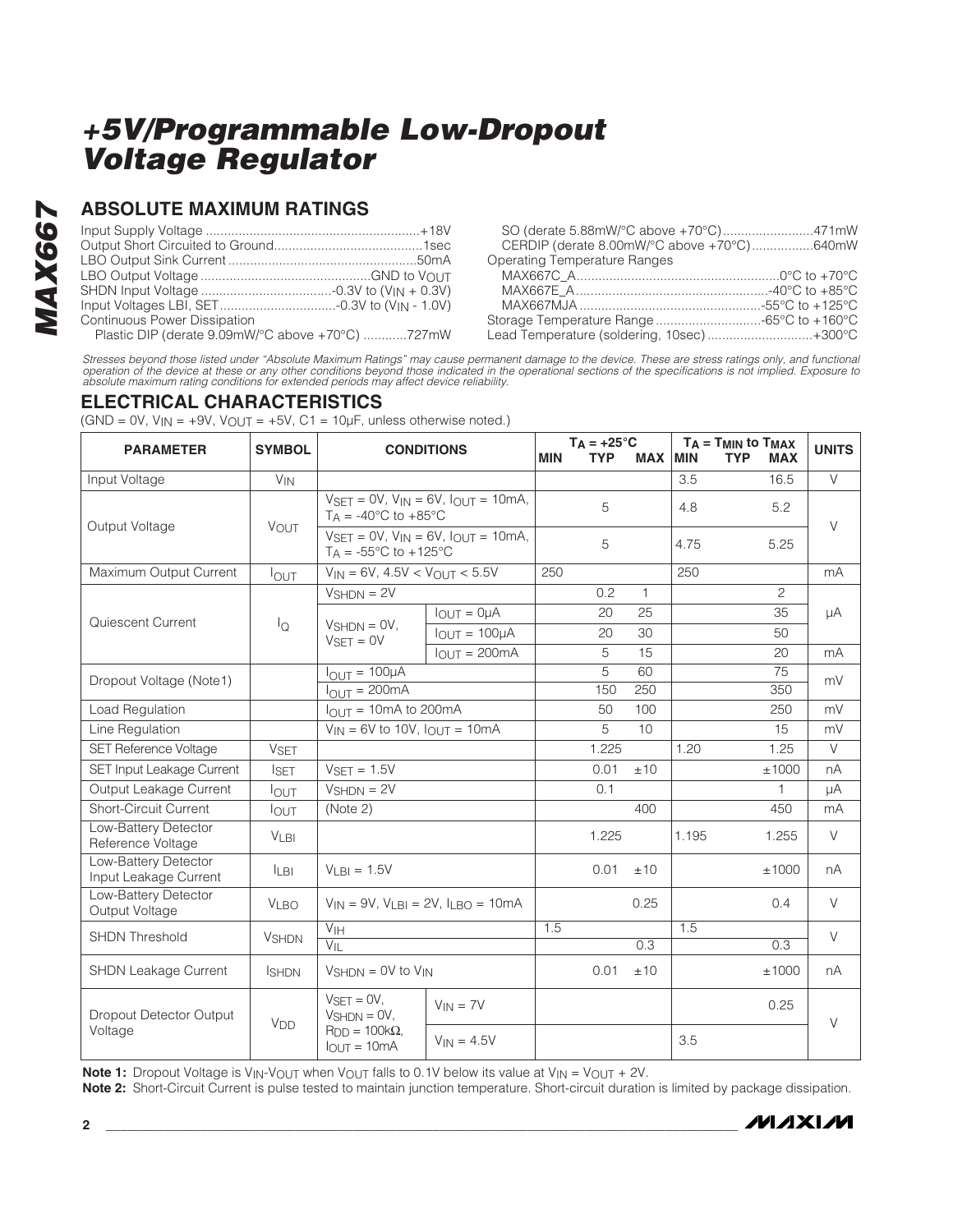### *\_\_\_\_\_\_\_\_\_\_\_\_\_\_\_\_\_\_\_\_\_\_\_\_\_\_\_\_\_\_\_\_\_\_\_\_\_\_\_\_\_\_Typical Operating Characteristics*









| <b>PIN</b> | <b>NAME</b> | <b>FUNCTION</b>                                                                                                                                                                                                   |
|------------|-------------|-------------------------------------------------------------------------------------------------------------------------------------------------------------------------------------------------------------------|
| 1          | <b>DD</b>   | Dropout Detector Output-the collec-<br>tor of a PNP pass transistor. Normally<br>an open circuit, it sources current as<br>dropout is reached.                                                                    |
| 2          | OUT         | Regulated Output Voltage. OUT falls<br>to 0V when SHDN is above 1.5V. SET<br>determines output voltage when SET<br>is above 50mV; otherwise, it is 5V.<br>OUT must be connected to an output<br>filter capacitor. |
| 3          | I BI        | Low-Battery Detector. A CMOS input<br>to an internal 1.255V comparator<br>whose output is the LBO pin.                                                                                                            |
| 4          | <b>GND</b>  | Ground                                                                                                                                                                                                            |
| 5          | <b>SHDN</b> | Shutdown Input. Connect to GND for<br>normal operation (output active). Pull<br>above 1.5V to disable OUT, LBO, and<br>DD and to reduce quiescent current to<br>less than 1µA.                                    |
| 6          | <b>SET</b>  | (Output) Voltage Set, CMOS Input.<br>Connect to GND for 5V output. For<br>other voltages, connect external resis-<br>tive divider from OUT.                                                                       |
| 7          | <b>LBO</b>  | Low-Battery Output. An open-drain N-<br>channel transistor that sinks current to<br>GND when LBI is less than 1.22V.                                                                                              |
| 8          | IN          | Positive Input Voltage (unregulated)                                                                                                                                                                              |

## *\_\_\_\_\_\_\_\_\_\_\_\_\_\_\_\_\_\_\_\_\_Pin Description \_\_\_\_\_\_\_\_\_\_\_\_\_\_\_Detailed Description*

Figure 1 shows a micropower bandgap reference, an error amplifier, a PNP pass transistor, and two comparators as the main elements of the MAX667. One comparator, C1, selects the fixed 5V or adjustable operation with an external voltage divider. The other comparator, C2, is a low-battery detector.

The bandgap reference, which is trimmed to 1.22V, connects internally to one input of the error amplifier, A1. The feedback signal from the regulator output supplies the other input of A1 from either an on-chip voltage divider or two external resistors. When SET is grounded, the internal divider provides the error amplifier feedback signal for a fixed 5V output. When SET is more than 50mV above ground, the error amplifier's input switches directly to SET while an external resistor divider from OUT determines the output voltage.

A second comparator, C2, compares the LBI input to the internal reference voltage. LBO is an open-drain FET connected to GND. The low-battery threshold can also be set with a voltage divider at LBI. In addition, the MAX667 has a shutdown input (SHDN) that disables the load and the device while reducing quiescent current when it is pulled high.

#### *+5V Output*

Figure 2 shows the connection for a fixed 5V output. The SET input is grounded, and no external resistors are required. Figure 3 shows adjustable output operation. R1 and R2 set the output voltage. SHDN should be grounded if not used.

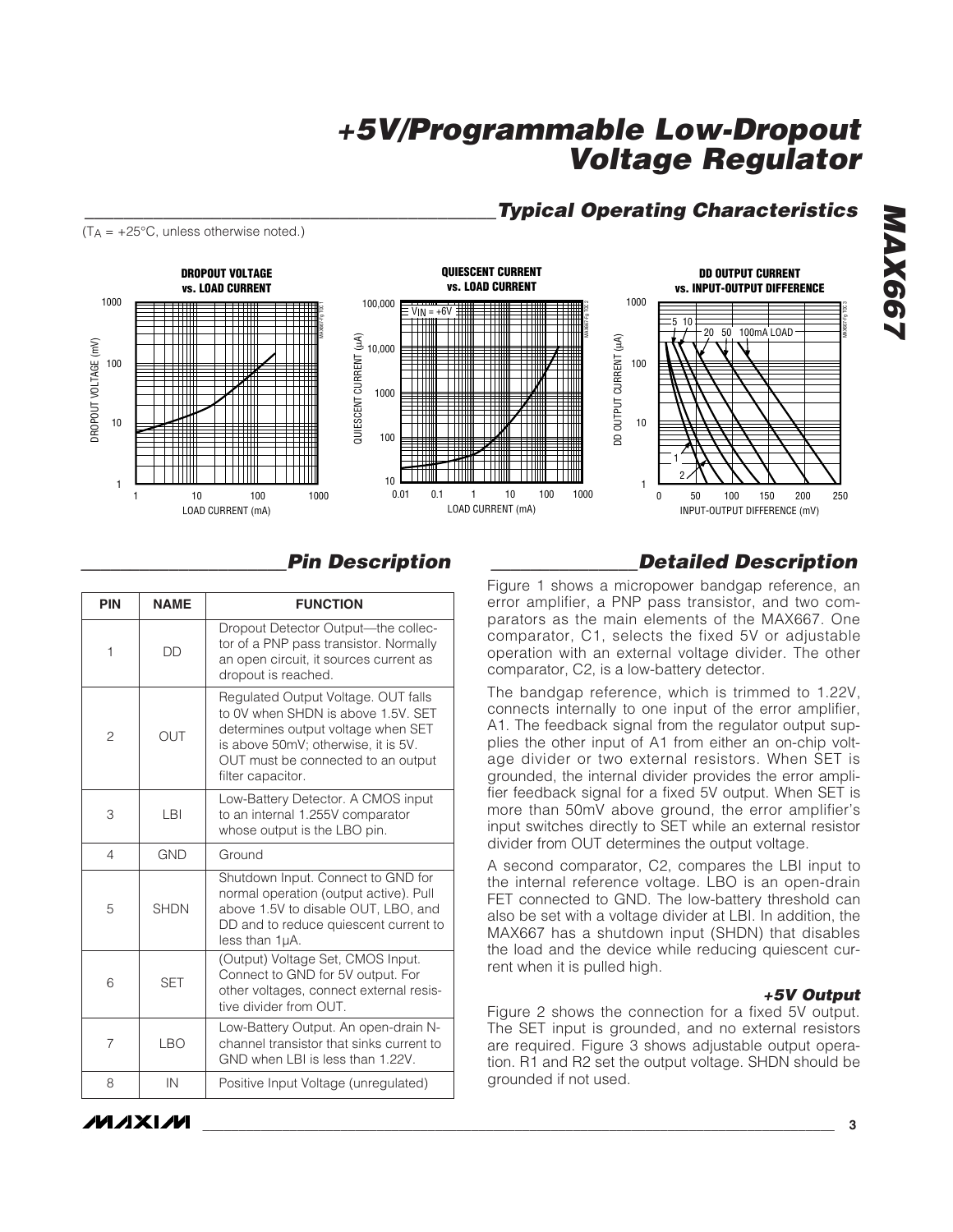**MAX667** *MAX667*



*Figure 1. MAX667 Block Diagram*



*Figure 2. Fixed +5V Regulator*





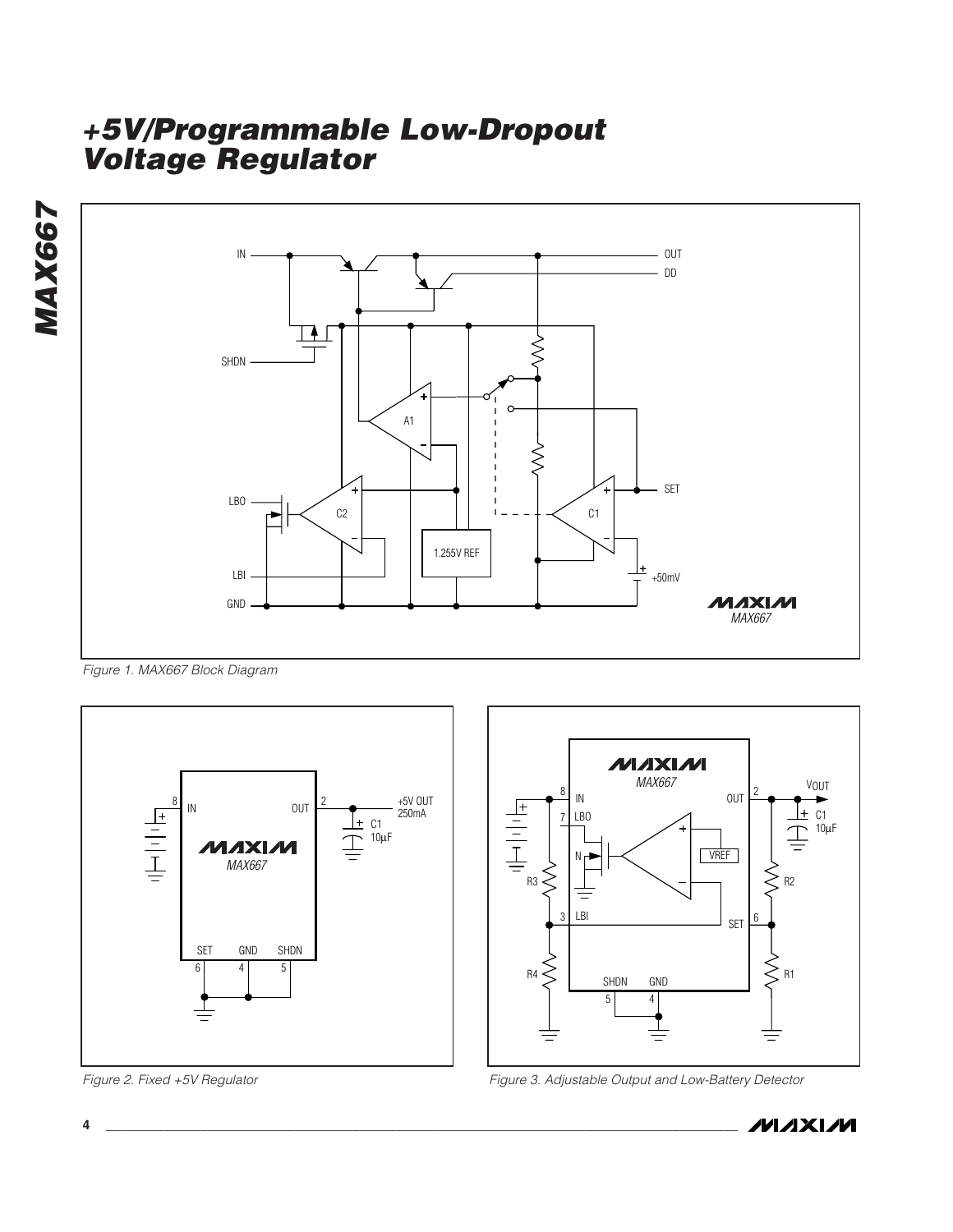#### *Output-Voltage Selection*

If SET is connected to a resistive voltage divider (Figure 3), the output voltage is set by the equation:

 $V_{OUT} = V_{SET} \times (R1 + R2) / R1$ , where  $V<sub>SET</sub> = 1.22V$ 

To simplify resistor selection:

 $R2 = R1 \times (V_{OUT} / V_{SET} - 1)$ 

Since the input bias current at SET has a maximum value of 10nA, relatively large values can be used for R1 and R2 with no loss of accuracy.  $1\text{M}\Omega$  is a typical value for R1. The VSFT tolerance is less than  $\pm 25$ mV. This allows the output to be preset without trim pots, using only fixed resistors in most cases. However, when resistor values greater than 1MΩ are used, pay special attention to printed circuit board leakage that can introduce error at the SET input.

#### *Shutdown (Standby) Mode*

SHDN puts the device into standby mode to conserve power. When this pin is held low, the IC operates normally. If it is driven above 1.5V, the chip shuts down. Quiescent current of the MAX667 is then reduced to less than 1µA, and OUT turns off.

Note that the voltage for SHDN must never be more than 0.3V higher than V<sub>IN</sub>.

#### *Low-Battery Function*

The MAX667 contains circuitry for low-battery detection. If the voltage at LBI falls below the regulator's internal reference (1.22V), LBO, an open-drain output, sinks current to GND. The threshold can be set to any level above the reference voltage by connecting a resistive divider to LBI based on the equation:

#### $R3 = R4 \times (V_{BATT} / V_{LBI} - 1)$

where VBATT is the desired threshold of the low-battery detector, and R3 and R4 are the LBI input divider resistors.

Since LBI input current is no more than 10nA, high values for R3 and R4 minimize loading. If VOUT is 5V, a 5.5V low-battery threshold can be set using 8.2MΩ for R3 and 2.4M $\Omega$  for R4. When resistor values greater than 1MΩ are used, pay special attention to PC board leakage that can introduce error at the LBI input.

When the voltage at LBI is below the internal threshold, LBO sinks current to GND. A pull-up resistor of 10k $\Omega$  or more connected to OUT can be used with this pin when driving CMOS circuits. Any pull-up resistor connected to LBO should **not** be returned to a voltage source greater than VOUT. When LBI is above the threshold or the MAX667 is in SHDN mode, the LBO output is off.

#### *Dropout Detector*

The minimum input-output differential, or dropout voltage, determines the regulator's lowest usable input voltage. In battery-operated systems, this determines the useful end-of-life battery voltage. The MAX667 features very low dropout voltage (see *Electrical Characteristics*). In addition, the MAX667 has a dropout detector output, DD, that changes as the dropout voltage approaches its limit. DD is an open collector of a PNP transistor. The dropout voltage and the dropout detector both depend on the output current and temperature. When the input voltage is more than 300mV above the output voltage, the dropout detector will not conduct. As the differential decreases below 300mV, the DD source current increases abruptly. This current signals a warning that regulation is about to be lost.

Connecting a resistor (typically 100kΩ) from DD to ground develops a voltage that can be monitored by analog circuits or changed to digital levels by a comparator. LBI may be used for this purpose.

### *\_\_\_\_\_\_\_\_\_\_Applications Information*

#### *Output Capacitor*

As with all PNP output regulators, an output capacitor (C1, Figure 2) is required to maintain stability. 10µF is recommended. To ensure stability, the output-capacitor ESR must be sufficiently high. Figure 4 shows the minimum required output-capacitor ESR for a given temperature. Alternatively, a resistor may be added in series with the output capacitor (Figure 5); the sum of the out-



*Figure 4. Minimum Required Output-Capacitor ESR vs. Temperature*

**MAXIM**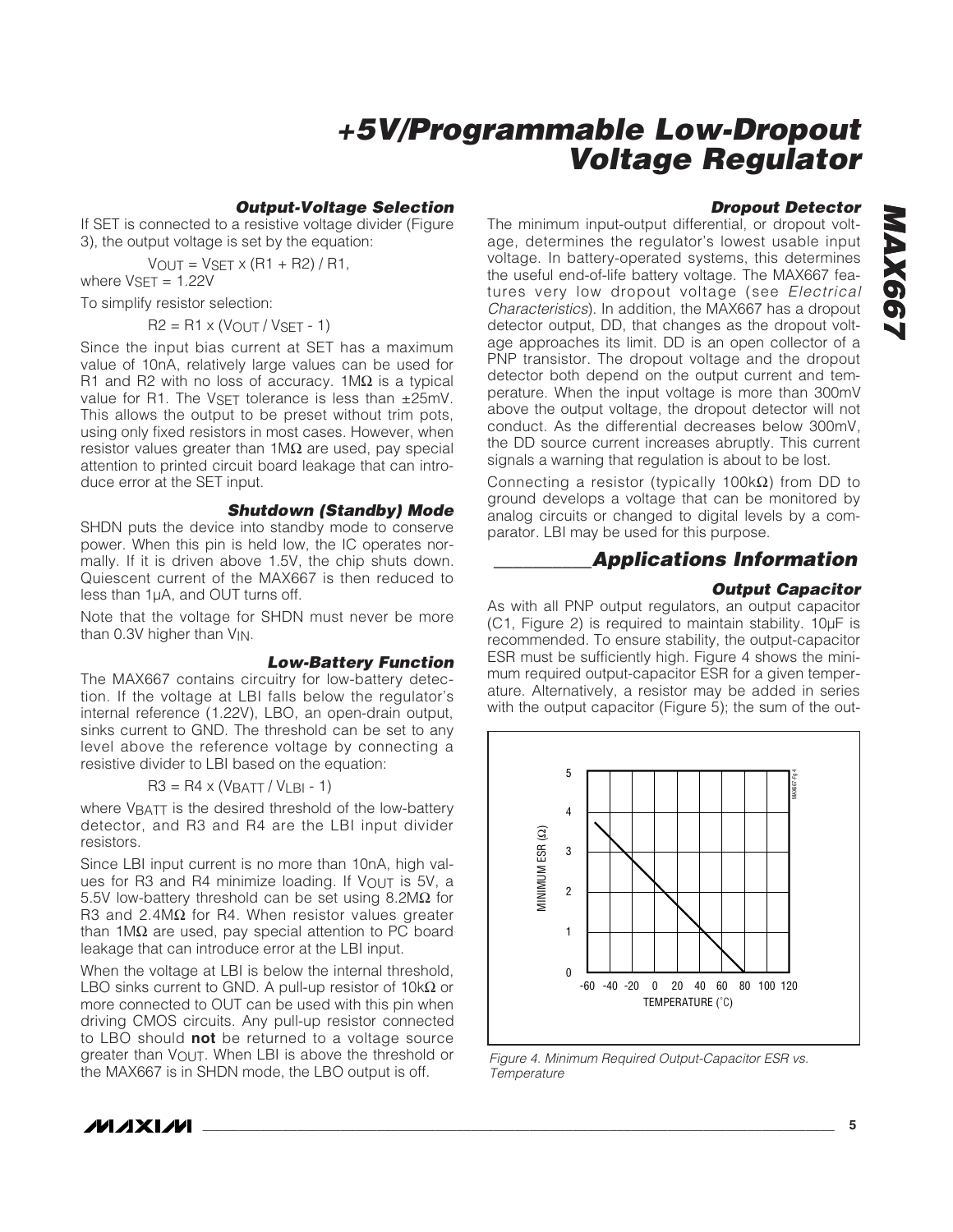*MAX667* MAX667



*Figure 5. Alternative Stability Scheme Using Resistor R*



*Figure 6. Quiescent-Current Reduction Below Dropout*

put-capacitor ESR and this series resistance should, at minimum, meet the requirements shown in Figure 4.

An upper limit to the output-capacitor ESR is important only if step changes to the load are anticipated. Higher ESR results in higher-amplitude output-voltage transients when the output current is varied. A Sanyo OS-CON capacitor, whose ESR is nearly flat over temperature (and is low to begin with), in series with the appropriate resistor ensures the best load-transient performance. A less expensive alternative is to use a tantalum capacitor in series with the resistor.



*Figure 7. Connection for Minimum Quiescent Current Near Dropout*



*Figure 8. Quiescent Current Below Dropout for Circuit of Figure 2*

In most cases, inexpensive aluminum-electrolytic capacitors work well with the MAX667 over their entire temperature range, having sufficient ESR to ensure stability without the need for a series resistor. The ESR of aluminum electrolytics rises, often dramatically, as temperature decreases. For surface-mount applications, certain tantalum capacitors have sufficient ESR; an example is the TAJB106K016 chip capacitor made by AVX (phone: (803) 448-9411, fax: (803) 448-1943).

#### *Battery Drain*

The MAX667 uses a PNP output transistor. When the input voltage falls below the desired output voltage, the

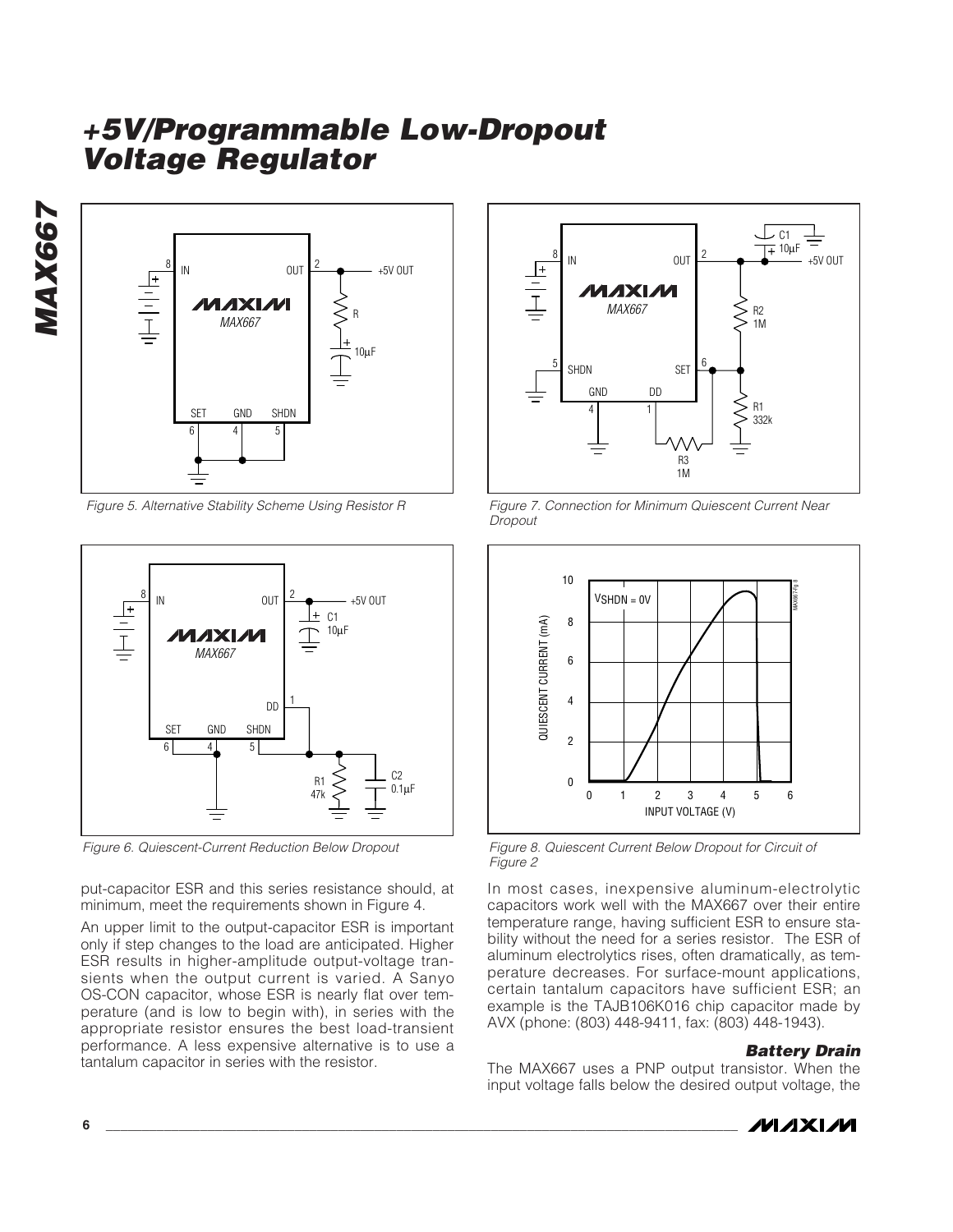

*Figure 9. Quiescent Current Below Dropout with Connections of Figures 6 and 7*

PNP transistor is turned on fully as regulation is lost. Even with a load current of a few microamperes, the base current will be driven above 5mA. Figure 8 shows how this base current may be significant. Consequently, a mostly discharged battery can be further discharged at end-of-life.

Figure 6 shows how this condition can be modified by connecting DD to SHDN with a 47kΩ resistor, R1, paralleled with a 0.1µF capacitor to GND. This modification reduces the no-load quiescent current to approximately 160µA when dropout is reached (Figure 9), but increases the dropout voltage by about 0.1V. The output voltage drops to approximately 3V once DD begins to activate SHDN, but it does not fall to zero because SHDN is only partially activated.

A second alternate connection (Figure 7) further reduces quiescent current near the dropout voltage, compared to the circuit in Figure 6. The output must be set with external resistors (R1, R2), so DD lowers the output voltage as the input voltage falls by sourcing current into SET via R3. Quiescent current remains low for inputs down to 3.5V, and peaks before falling to 0 at low input voltages. Although the current peak is higher than with the connection in Figure 6, this may be more useful because the quiescent current peaks at an input voltage well below the useful range of most batteries (Figure 9). Also, as IN falls below 5V, OUT tracks IN minus the dropout voltage. This connection still allows separate use of the SHDN input.

#### *Power Dissipation*

The MAX667 can regulate currents as high as 250mA and withstand input-output differential voltages as high



*Figure 10. MAX667 Load Current vs. Input-Output Differential Voltage*



*Figure 11. Output Response to +4V/100µs Input Step*

as 15.2V, but not simultaneously. The maximum power dissipation is dependent on the package and the temperature (see *Absolute Maximum Ratings*). Figure 10 shows the maximum output current at various input-output differential voltages for the plastic DIP and SO packages. The MAX667 can withstand short-circuit loads up to 1 second.

#### *Operation from AC Sources*

The MAX667 is a micropower CMOS regulator intended principally for battery operation. When operating from AC sources, consider power-supply ripple rejection. The MAX667's error amplifier produces very low gain bandwidth, and the input power-supply rejection ratio



*MAX667*

**MAX667**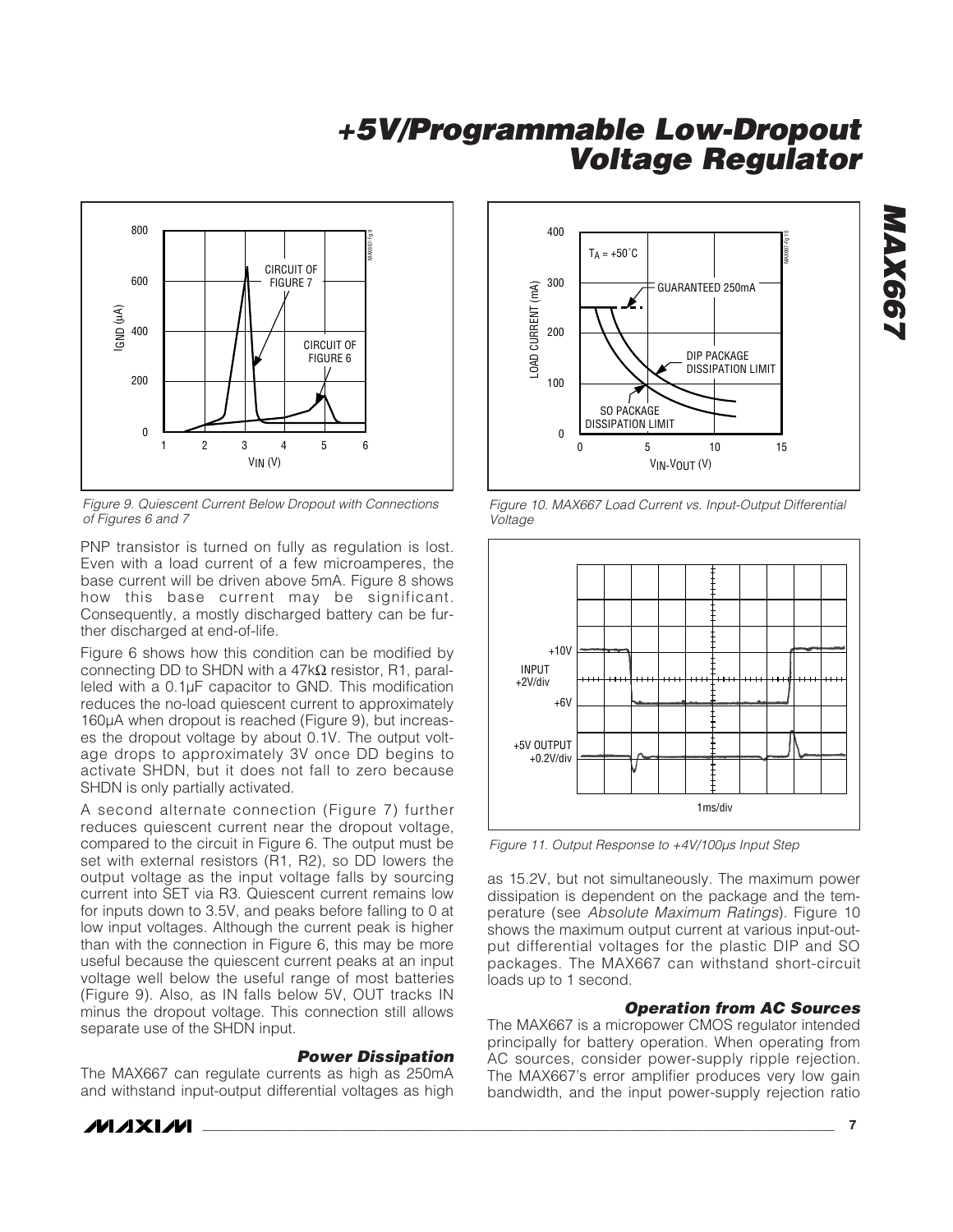

*Figure 12. Output Response to 10mA/100mA Load Step with 10*μ*F Output Capacitor (1.5*Ω *ESR)*

(PSRR) is therefore not specified. Since the output must be connected to a 10µF or larger filter capacitor, the capacitor characteristics dominate the PSRR. Large values of input and output capacitors reduce the ripple.

In addition, both DD and LBI/LBO can trigger on the lowest DC component of the ripple, particularly at high load currents. In the case of the low-battery detector, the ripple can be effectively filtered out by placing a capacitor to ground in parallel with the LBI input pin. The high resistance values that can be used for the voltage divider allow relatively small capacitance values to form an effective lowpass filter at 120Hz. When power is first applied, however, this filter tends to hold LBO low longer than normal.

#### *Transient Considerations*

The low operating current and gain-bandwidth product of the internal reference and amplifier result in limited rejection of fast-step input changes. Negative-going steps, which occur in under 100µs, may turn off the output for several milliseconds. An input filter (nominally 10µF) is recommended if input changes greater than 1V and faster than 100µs (other than turn-on or turn-off) are anticipated. Figure 12 shows the output response to a 10mA/100mA instantaneous load step. The relationship between output-capacitor ESR and load-transient response is explained in the *Output Capacitor* section.



TRANSISTOR COUNT: 65 SUBSTRATE MUST BE LEFT UNCONNECTED

### *Package Information*

For the latest package outline information and land patterns, go to **www.maxim-ic.com/packages**.

| <b>PACKAGE TYPE</b> | <b>PACKAGE CODE</b> | <b>DOCUMENT NO.</b> |
|---------------------|---------------------|---------------------|
| 8 PDIP              | <b>P8-T</b>         | 21-0043             |
| 8 SO                | $S8-4$              | 21-0041             |
| 8 CERDIP            | .I8-2               | 21-0045             |

*\_\_\_\_\_\_\_\_\_\_\_\_\_\_\_\_\_\_\_Chip Topography*

*MAX667*

MAX667